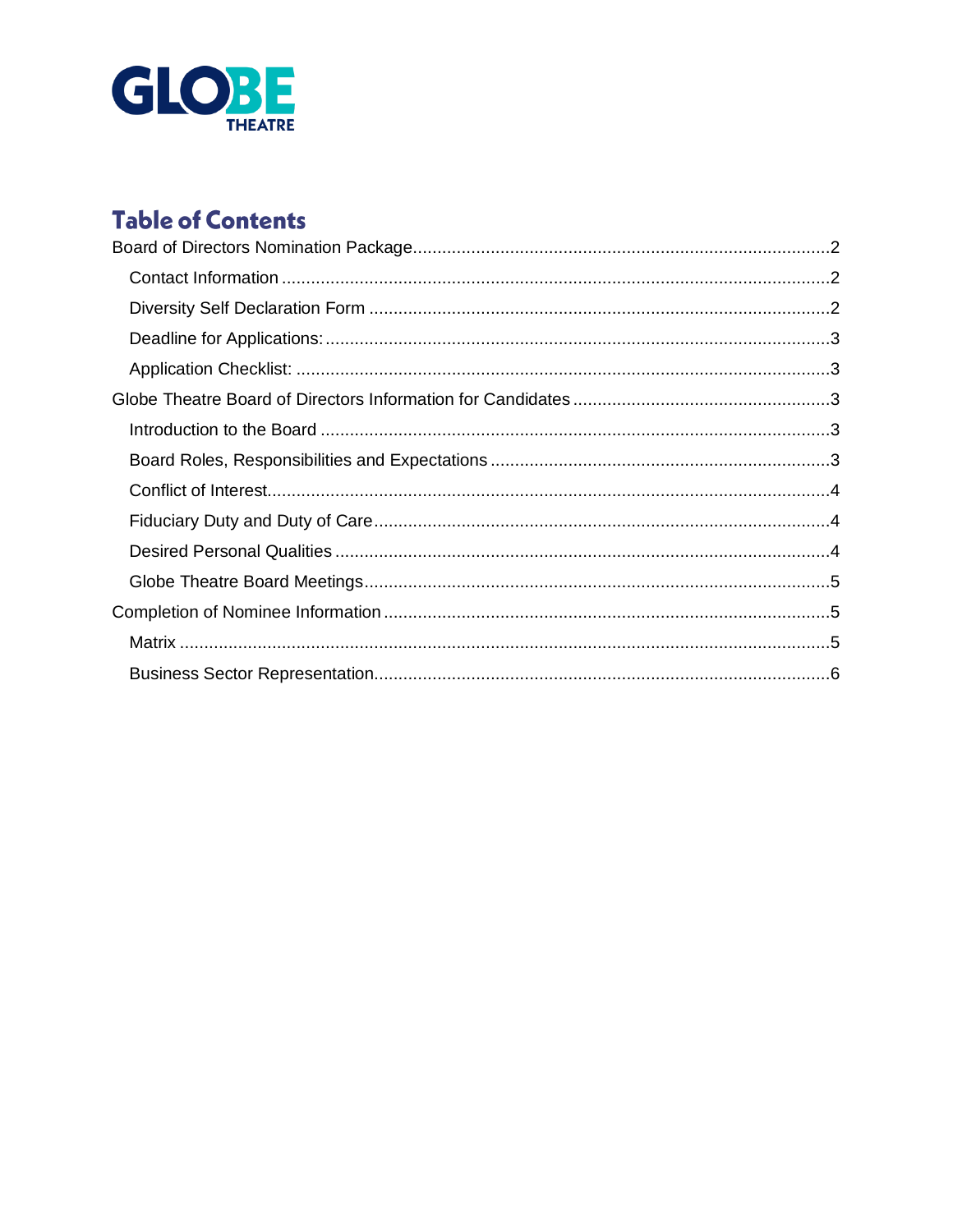# <span id="page-1-0"></span>**Board of Directors Nomination Package**

### <span id="page-1-1"></span>**Contact Information**

| <b>Candidate Name:</b>                                             | Organization (if applicable): |  |  |  |
|--------------------------------------------------------------------|-------------------------------|--|--|--|
| <b>Mailing Address:</b>                                            |                               |  |  |  |
| Your Current Position\Title (if applicable):                       |                               |  |  |  |
| Phone – please provide home, work and/or cell numbers if possible: |                               |  |  |  |
| <b>Email Address:</b>                                              |                               |  |  |  |
| Are you a current Globe Theatre Society member?                    |                               |  |  |  |

\*Applicants with diverse backgrounds are strongly encouraged to apply. Please check all that apply to you.

### <span id="page-1-2"></span>**Diversity Self Declaration Form**

(Your participation is encouraged and appreciated but not mandatory)

| <b>Pronouns-</b>                                                |  |  |
|-----------------------------------------------------------------|--|--|
| He/his                                                          |  |  |
| She/her                                                         |  |  |
| They/their                                                      |  |  |
|                                                                 |  |  |
| Do you self identify as an Indigenous Person?                   |  |  |
| Does you self identify as a member of a visible minority group? |  |  |
| Are you a person with a disability?                             |  |  |

The Board of Directors is made up of volunteers from diverse professional backgrounds who are elected annually for a term of one or two years, up to a maximum of 8 years, to manage the affairs of the Board in accordance with the organization's bylaws.

*In additional to attracting Board members with a range of skills and expertise, Globe Theatre is committed to taking action to improve diversity, inclusion, and equity in our Board and within the practices, policies, and services of the theatre.*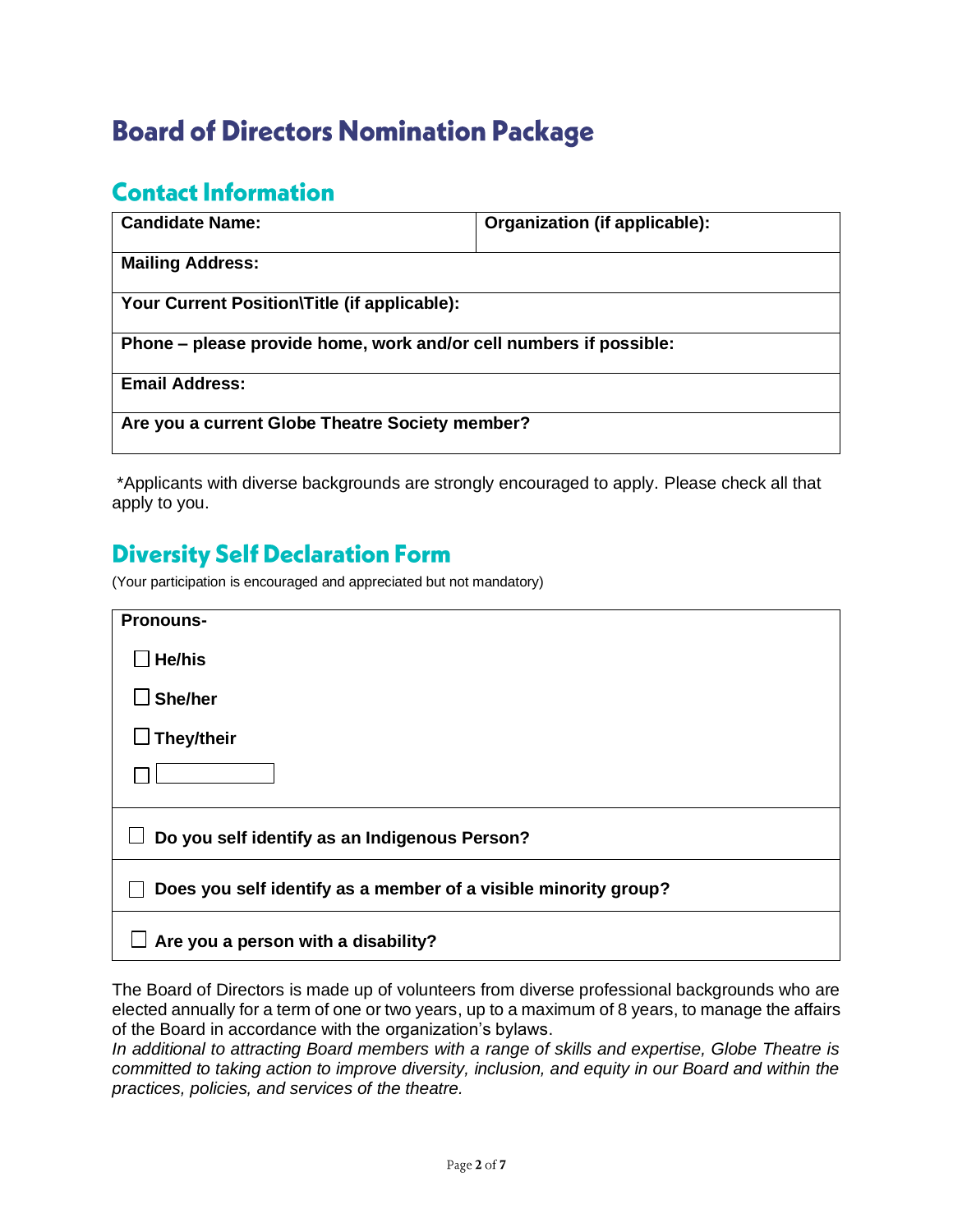### <span id="page-2-0"></span>**Deadline for Applications:**

*Please submit the completed Board of Directors Nomination Package to the Globe Theatre Governance and Nominating Committee, c/o Arunpreet Kaur by email to* [Arunpreetk@globetheatrelive.com](mailto:Arunpreetk@globetheatrelive.com) **by July 29, 2022.**

### <span id="page-2-1"></span>**Application Checklist:**

Please carefully review the Board Information provided (roles and responsibilities, etc.)

Section A: Completion of Contact Information Section B: Completion of Candidate Information – please also attach a resume. Section C: Completion of Matrix detailing your skills and experience. Section D: Completion of Business Sector Representation

# <span id="page-2-2"></span>Globe Theatre Board of Directors Information for **Candidates**

#### <span id="page-2-3"></span>**Introduction to the Board**

Being a member of the Board of Directors of Globe Theatre is an opportunity for leaders from the non-profit, for-profit and community sector to contribute their knowledge, expertise, and commitment to the success of the Globe. Directors play a key role in enhancing the production of theatre-in-the-round, educating, engaging, and expanding our reach in the community, and strengthening leadership and governance in the not-for-profit sector. The selected candidate will benefit from skills, experience, and knowledge gained from sitting on the Board and engaging in the governance and strategic plan of the organization.

#### <span id="page-2-4"></span>**Board Roles, Responsibilities and Expectations**

Potential Board members must understand the expectations required for them to serve successfully in this role. Please review and consider the following list of roles, responsibilities, and expectations.

- Establishing and supporting the vision, mission, values, and objectives that are consistent with the strategic direction of the organization and establishing key expectations and directions.
- The role of the Board is to lead the organization toward desired standards of performance. The Board's specific contributions are unique to its stewardship role and necessary for proper governance and management.
- Board members are active advocates and ambassadors in the community for the organization and are engaged in identifying resources and partnerships necessary for the Globe to advance its mission. Members provide feedback to the Board and the Executive Director about community expectations, aspirations, and reactions.
- Overseeing the organization's Financial Management and Reporting.
- Risk and Quality Management (legal, financial, and reputational).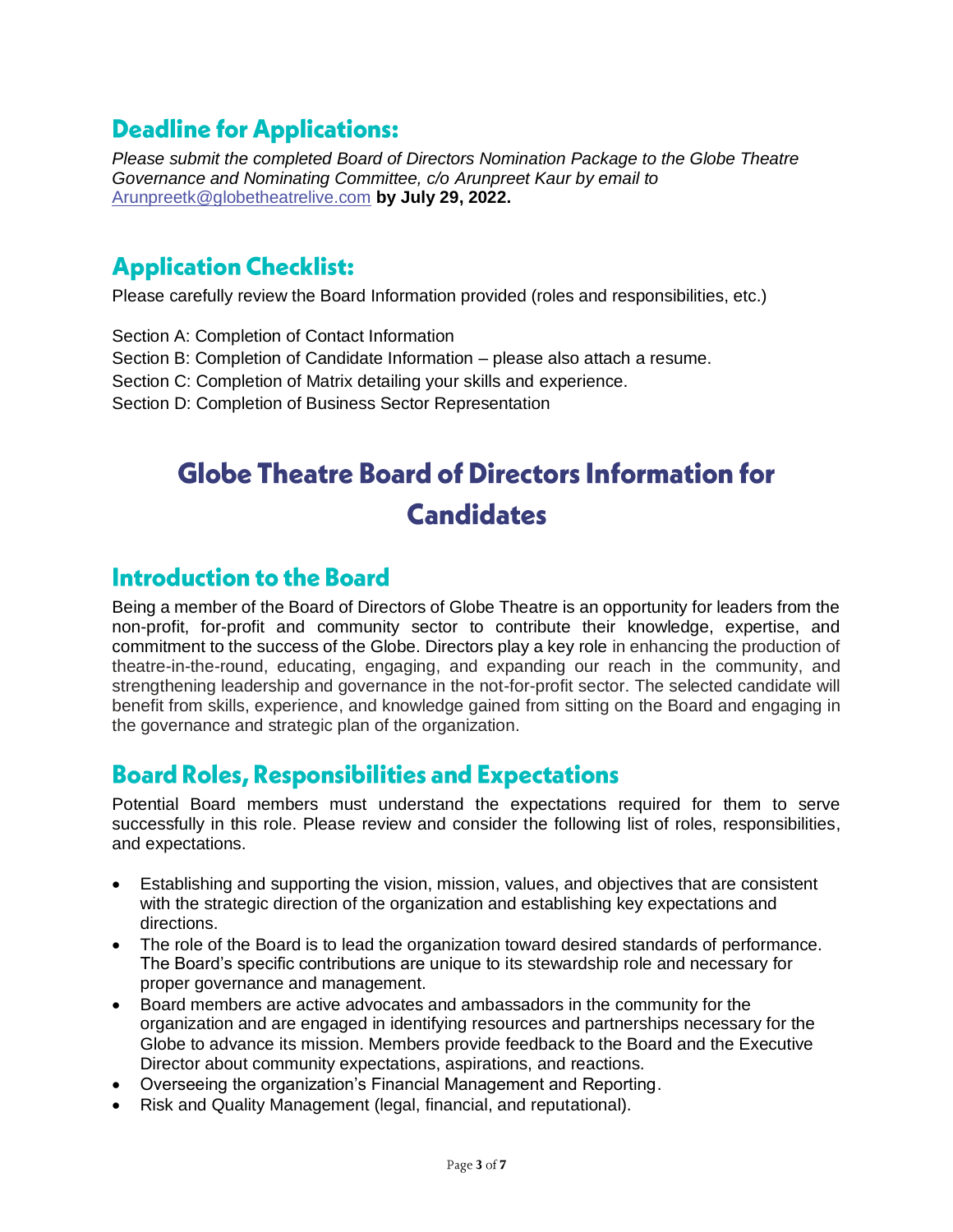- Board members are required to regularly review the policies of the Board, monitor performance on an annual basis and support the theatre and its endeavours.
- Monitoring, Evaluation and Reporting ensuring the organization's information systems and management pieces meet the Board's need for information.
- Management and Performance monitoring and evaluating the performance of the Executive Director and Artistic Director's performance.
- Through their enthusiasm for and commitment to the Globe Theatre, Board members will look for opportunities to introduce new members to the Globe. Board members will provide support to the Executive Director through feedback, encouragement and participation in voluntary efforts that assist in reaching the outcomes (Ends) of the Globe Theatre.
- Board members are required to be members of the Globe Theatre Society, which requires a minimum donation of \$35.00. Additionally, the Board donates funds for opening night flowers for the performers for \$75.00 each. Board members are encouraged to support Globe Theatre by attending main stage productions and other events hosted by the theatre.
- Be at least 18 years of age.
- Serve on one or two Committees of the Board.

Meeting these roles, responsibilities, and expectations is key to the Globe Theatre Board of Directors in providing effective strategic oversight of the organization to achieve its goals and objectives.

### <span id="page-3-0"></span>**Conflict of Interest**

Board members are required to declare any conflicts of interest at any meeting and recuse themselves from deliberations on any such discussions or decisions. Board members may not financially gain from their directorship position.

#### <span id="page-3-1"></span>**Fiduciary Duty and Duty of Care**

The Globe Theatre is guided by the principle that each Director will act honestly and in good faith with a view to the best interests of the organization. In exercising their powers and discharging their duties, every Director must exercise the care, diligence, and skills that a reasonably prudent person would exercise in comparable circumstances. This requires a director to put the organization's interests first, avoid conflicts of interest and avoid exploiting business opportunities for personal purposes.

### <span id="page-3-2"></span>**Desired Personal Qualities**

- 1. Commitment to the Board
- 2. Honesty and integrity
- 3. Ability/willingness to challenge and probe
- 4. Collaboration skills
- 5. Ability to listen to/integrate differing viewpoints
- 6. Accountability
- 7. Ability to synthesize complex information
- 8. Innovate and creative thinker
- 9. Communication (able to make clear and concise points)
- 10. Understand issues at both detailed and big picture level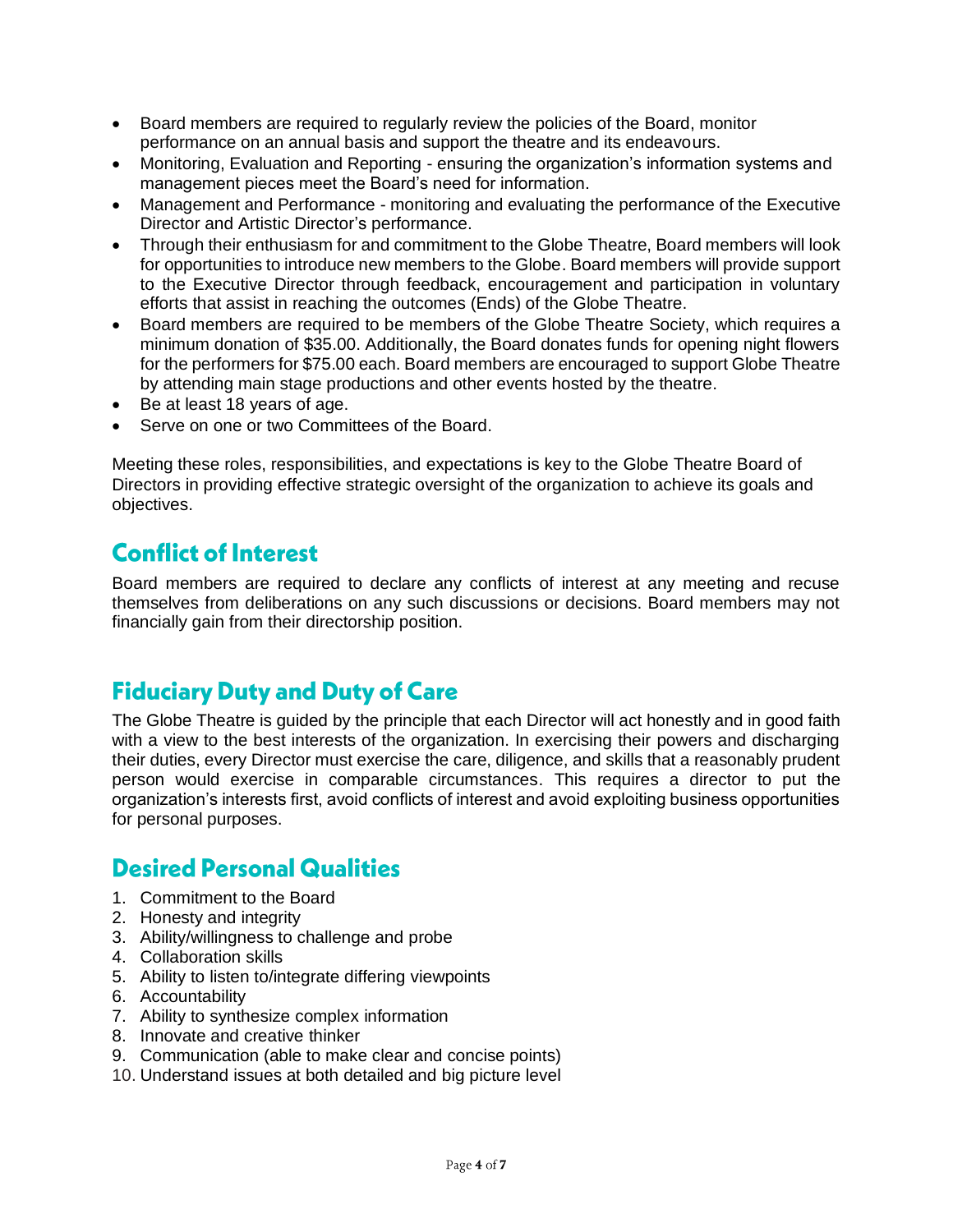## <span id="page-4-0"></span>**Globe Theatre Board Meetings**

Board members must be able to attend regular meetings of the Board. Within one year, these normally consist of:

- 10 meetings a year unless otherwise required (no meetings in July and January)
- Held the first Tuesday of every month from 4:30 to 6:00 p.m. at Globe Theatre Boardroom on the 4<sup>th</sup> floor.
- Board packages are sent out approximately 1 week in advance.
- Board members are asked to RSVP by email to ensure quorum is met.
- Directors can call in to meetings if they are unable to attend in person.
- If a director misses more than two consecutive meetings they are required to have a meeting with the Chair of the Board of Directors
- <span id="page-4-1"></span>• Participation in standing committees, most of which meet monthly.

# **Completion of Nominee Information**

Briefly describe yourself by responding to the following questions.

- 1. Why do you want to be a Board Member with Globe Theatre? (Please also attach your Resume)
- 2. Please describe how you feel you possess the necessary experience and qualifications to be an effective Director.

#### <span id="page-4-2"></span>**Matrix**

Please complete the following matrix detailing your skills and experience. Please provide a selfassessment score (checkmark) using the following scale for each category.

| <b>Professional</b>         |                   | $\mathbf{2}$      | 3                 |                    | 5             |
|-----------------------------|-------------------|-------------------|-------------------|--------------------|---------------|
| <b>Skills/Experience</b>    | Little\No         | <b>Some</b>       | Average           | <b>Significant</b> | <b>Expert</b> |
|                             | <b>Experience</b> | <b>Experience</b> | <b>Experience</b> | <b>Experience</b>  |               |
| Accounting\Finance          |                   |                   |                   |                    |               |
| <b>Risk Management</b>      |                   |                   |                   |                    |               |
| Legal                       |                   |                   |                   |                    |               |
| Marketing                   |                   |                   |                   |                    |               |
| <b>Government Relations</b> |                   |                   |                   |                    |               |
| Communications\Media        |                   |                   |                   |                    |               |
| Theatre & Entertainment     |                   |                   |                   |                    |               |
| Industry                    |                   |                   |                   |                    |               |
| Fundraising\Development     |                   |                   |                   |                    |               |
| <b>Human Resources</b>      |                   |                   |                   |                    |               |
| Information Technology      |                   |                   |                   |                    |               |
| <b>Project Management</b>   |                   |                   |                   |                    |               |
| <b>Corporate Strategy</b>   |                   |                   |                   |                    |               |
| <b>Customer Experience</b>  |                   |                   |                   |                    |               |
| Architecture\Design         |                   |                   |                   |                    |               |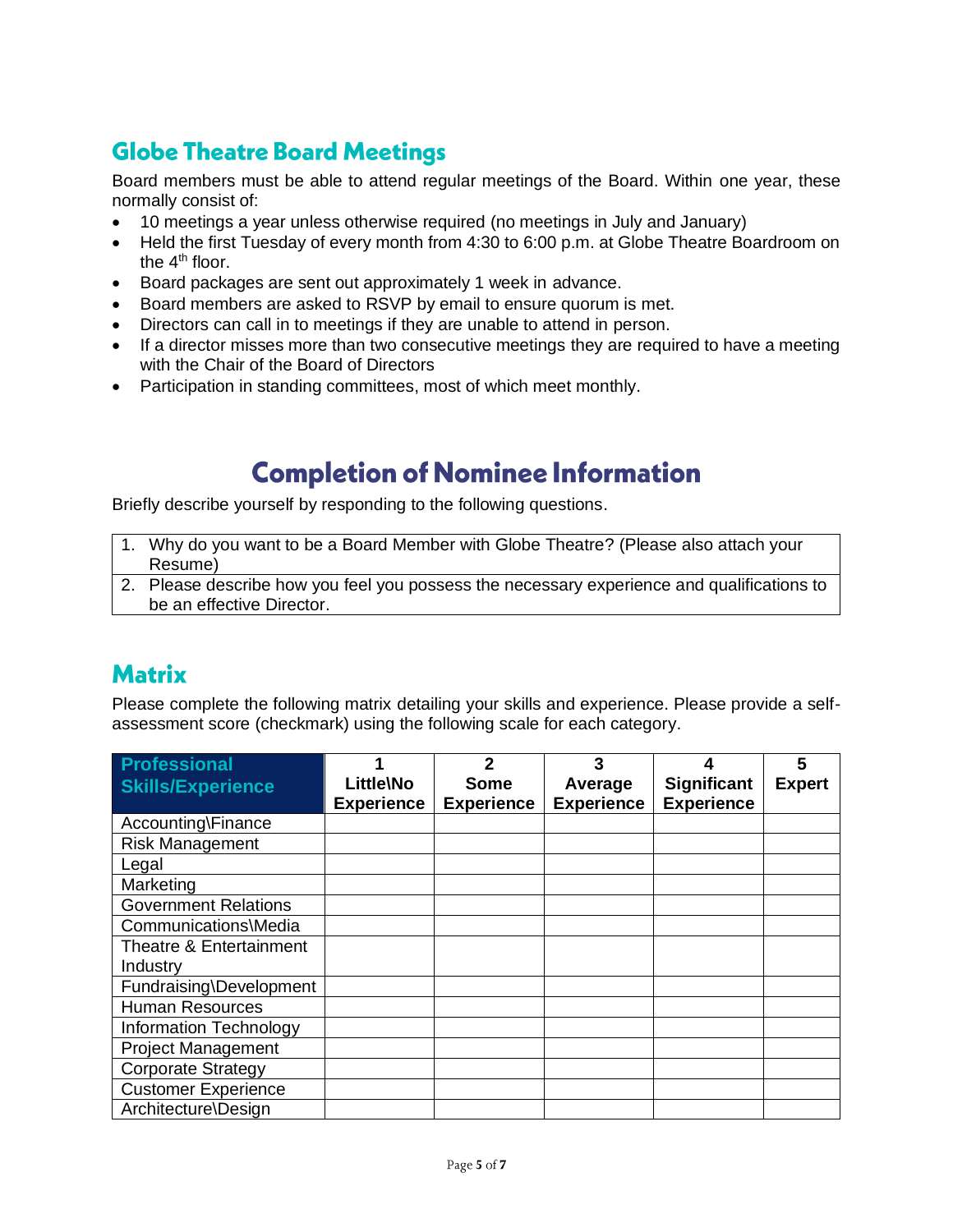| <b>Professional</b><br><b>Skills/Experience</b> | 1<br>Little\No    | $\overline{2}$<br><b>Some</b> | 3<br>Average      | 4<br><b>Significant</b> | 5<br><b>Expert</b> |
|-------------------------------------------------|-------------------|-------------------------------|-------------------|-------------------------|--------------------|
|                                                 | <b>Experience</b> | <b>Experience</b>             | <b>Experience</b> | <b>Experience</b>       |                    |
| Construction                                    |                   |                               |                   |                         |                    |
| Data Analytics & Insights                       |                   |                               |                   |                         |                    |
| <b>Business Operations</b>                      |                   |                               |                   |                         |                    |
| <b>Strategy Development &amp;</b>               |                   |                               |                   |                         |                    |
| Implementation                                  |                   |                               |                   |                         |                    |
| <b>Industry &amp;</b>                           |                   |                               |                   |                         |                    |
| <b>Community</b>                                |                   |                               |                   |                         |                    |
| <b>Familiarity with Globe</b>                   |                   |                               |                   |                         |                    |
| Theatre - Patron                                |                   |                               |                   |                         |                    |
| General Knowledge of                            |                   |                               |                   |                         |                    |
| <b>Theatre Sector</b>                           |                   |                               |                   |                         |                    |
| <b>Broad Network</b>                            |                   |                               |                   |                         |                    |
| Leader & Influencer in                          |                   |                               |                   |                         |                    |
| Community                                       |                   |                               |                   |                         |                    |
| <b>Governance</b>                               |                   |                               |                   |                         |                    |
| <b>Competencies</b>                             |                   |                               |                   |                         |                    |
| Experience as a Director                        |                   |                               |                   |                         |                    |
| <b>Exposure to Not-For-</b>                     |                   |                               |                   |                         |                    |
| <b>Profit Sector</b>                            |                   |                               |                   |                         |                    |
| <b>Financial Literacy</b>                       |                   |                               |                   |                         |                    |
| <b>Strategic Thinking</b>                       |                   |                               |                   |                         |                    |
| Knowledge of Board                              |                   |                               |                   |                         |                    |
| <b>Governance Practices</b>                     |                   |                               |                   |                         |                    |
| <b>Compliance and Risk</b>                      |                   |                               |                   |                         |                    |
| Management Experience                           |                   |                               |                   |                         |                    |
|                                                 |                   |                               |                   |                         |                    |

## <span id="page-5-0"></span>**Business Sector Representation**

Please choose a business sector or industry that best reflects where you work. Select any of the following that applies.

| Arts & Culture | Small & Medium Size          | Media                 |
|----------------|------------------------------|-----------------------|
|                | <b>Business</b>              |                       |
| Tourism        | Large Business               | University or College |
| Not-For-Profit | Agri-Business                | Financial             |
| Marketing      | <b>Performing Arts</b>       |                       |
| Other (define) | <b>Professional Business</b> |                       |
|                | Service (define)             |                       |